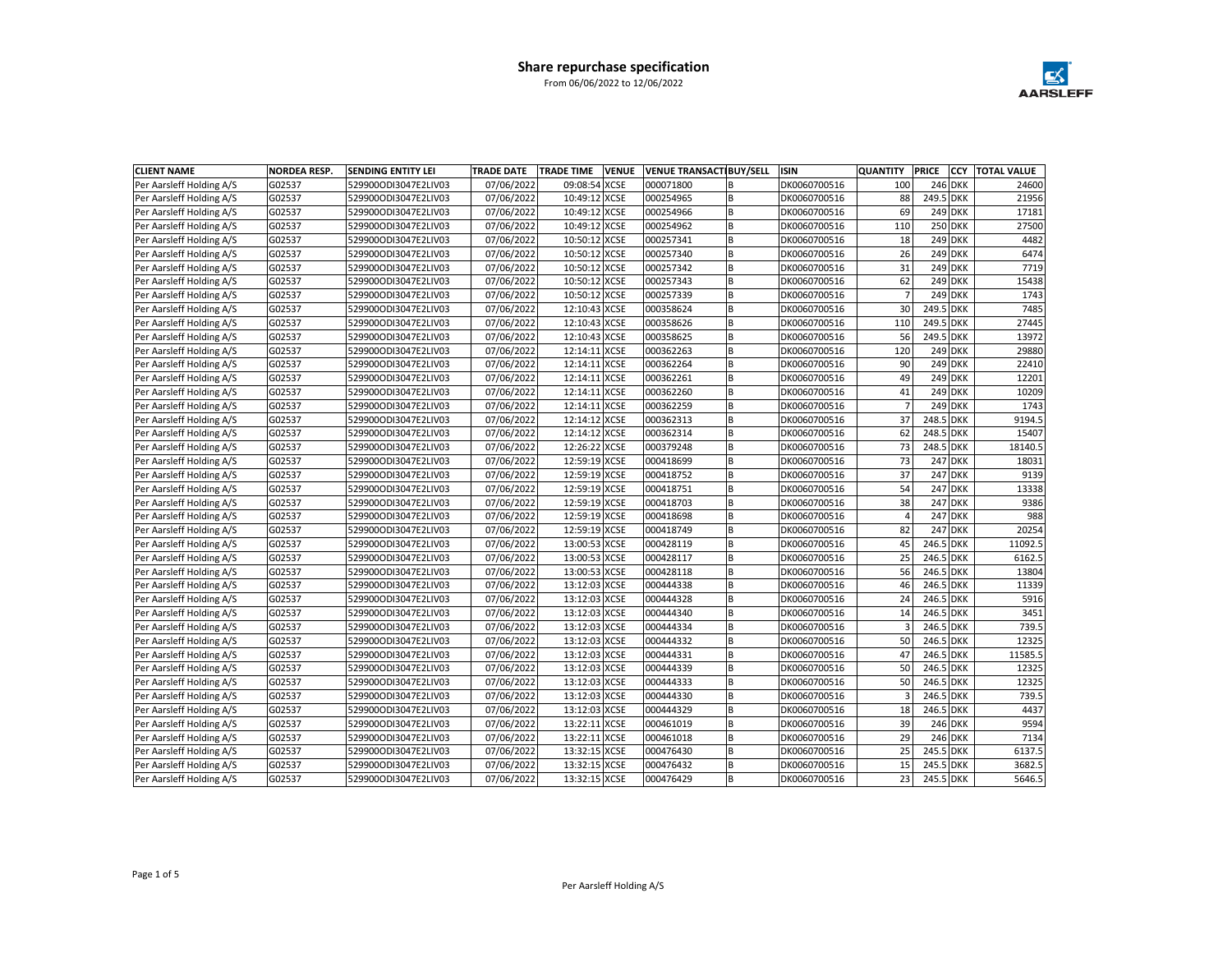

| <b>CLIENT NAME</b>       | <b>NORDEA RESP.</b> | <b>SENDING ENTITY LEI</b> | <b>TRADE DATE</b> | <b>TRADE TIME</b><br><b>VENUE</b> | <b>VENUE TRANSACTIBUY/SELL</b> |     | <b>ISIN</b>  | <b>QUANTITY</b> | <b>PRICE</b> |                | <b>CCY TOTAL VALUE</b> |
|--------------------------|---------------------|---------------------------|-------------------|-----------------------------------|--------------------------------|-----|--------------|-----------------|--------------|----------------|------------------------|
| Per Aarsleff Holding A/S | G02537              | 529900ODI3047E2LIV03      | 07/06/2022        | 13:35:30 XCSE                     | 000481728                      | B   | DK0060700516 | 69              | 245.5 DKK    |                | 16939.5                |
| Per Aarsleff Holding A/S | G02537              | 529900ODI3047E2LIV03      | 07/06/2022        | 13:46:17 XCSE                     | 000496172                      | l B | DK0060700516 | 88              | 245.5 DKK    |                | 21604                  |
| Per Aarsleff Holding A/S | G02537              | 529900ODI3047E2LIV03      | 07/06/2022        | 15:55:18 XCSE                     | 000686121                      | B   | DK0060700516 | 130             | 246.5 DKK    |                | 32045                  |
| Per Aarsleff Holding A/S | G02537              | 529900ODI3047E2LIV03      | 07/06/2022        | 15:55:18 XCSE                     | 000686112                      | lв  | DK0060700516 | 50              | 246.5 DKK    |                | 12325                  |
| Per Aarsleff Holding A/S | G02537              | 529900ODI3047E2LIV03      | 07/06/2022        | 15:55:18 XCSE                     | 000686111                      | lв  | DK0060700516 | 17              | 246.5 DKK    |                | 4190.5                 |
| Per Aarsleff Holding A/S | G02537              | 529900ODI3047E2LIV03      | 07/06/2022        | 15:55:18 XCSE                     | 000686113                      | l B | DK0060700516 | 29              | 246.5 DKK    |                | 7148.5                 |
| Per Aarsleff Holding A/S | G02537              | 529900ODI3047E2LIV03      | 07/06/2022        | 15:57:07 XCSE                     | 000690442                      | lв  | DK0060700516 | 75              |              | 246 DKK        | 18450                  |
| Per Aarsleff Holding A/S | G02537              | 529900ODI3047E2LIV03      | 07/06/2022        | 15:57:07 XCSE                     | 000690441                      | lв  | DK0060700516 | 100             |              | <b>246 DKK</b> | 24600                  |
| Per Aarsleff Holding A/S | G02537              | 529900ODI3047E2LIV03      | 07/06/2022        | 15:57:23 XCSE                     | 000691339                      | lв  | DK0060700516 | 10              |              | <b>246 DKK</b> | 2460                   |
| Per Aarsleff Holding A/S | G02537              | 529900ODI3047E2LIV03      | 07/06/2022        | 15:57:23 XCSE                     | 000691344                      | lв  | DK0060700516 | $\overline{9}$  |              | <b>246 DKK</b> | 2214                   |
| Per Aarsleff Holding A/S | G02537              | 529900ODI3047E2LIV03      | 07/06/2022        | 16:38:48 XCSE                     | 000785863                      | lв  | DK0060700516 | 91              | 247.5 DKK    |                | 22522.5                |
| Per Aarsleff Holding A/S | G02537              | 529900ODI3047E2LIV03      | 07/06/2022        | 16:45:53 XCSE                     | 000801096                      | l B | DK0060700516 | 97              | 246.5 DKK    |                | 23910.5                |
| Per Aarsleff Holding A/S | G02537              | 529900ODI3047E2LIV03      | 08/06/2022        | 09:19:25 XCSE                     | 000089506                      | lв  | DK0060700516 | $\overline{5}$  |              | <b>246 DKK</b> | 1230                   |
| Per Aarsleff Holding A/S | G02537              | 529900ODI3047E2LIV03      | 08/06/2022        | 09:19:25 XCSE                     | 000089507                      | B   | DK0060700516 | 18              |              | <b>246 DKK</b> | 4428                   |
| Per Aarsleff Holding A/S | G02537              | 529900ODI3047E2LIV03      | 08/06/2022        | 09:19:25 XCSE                     | 000089504                      | l B | DK0060700516 | $\overline{4}$  |              | <b>246 DKK</b> | 984                    |
| Per Aarsleff Holding A/S | G02537              | 529900ODI3047E2LIV03      | 08/06/2022        | 09:19:25 XCSE                     | 000089505                      | lв  | DK0060700516 | 50              |              | <b>246 DKK</b> | 12300                  |
| Per Aarsleff Holding A/S | G02537              | 529900ODI3047E2LIV03      | 08/06/2022        | 09:26:02 XCSE                     | 000103581                      | lв  | DK0060700516 | 59              | 245.5 DKK    |                | 14484.5                |
| Per Aarsleff Holding A/S | G02537              | 529900ODI3047E2LIV03      | 08/06/2022        | 09:26:02 XCSE                     | 000103583                      | lв  | DK0060700516 | 27              | 245.5 DKK    |                | 6628.5                 |
| Per Aarsleff Holding A/S | G02537              | 529900ODI3047E2LIV03      | 08/06/2022        | 09:26:02 XCSE                     | 000103584                      | lв  | DK0060700516 | 42              | 245.5 DKK    |                | 10311                  |
| Per Aarsleff Holding A/S | G02537              | 529900ODI3047E2LIV03      | 08/06/2022        | 09:26:02 XCSE                     | 000103582                      | lв  | DK0060700516 | 64              | 245.5 DKK    |                | 15712                  |
| Per Aarsleff Holding A/S | G02537              | 529900ODI3047E2LIV03      | 08/06/2022        | 09:26:02 XCSE                     | 000103580                      | B   | DK0060700516 | 41              | 245.5 DKK    |                | 10065.5                |
| Per Aarsleff Holding A/S | G02537              | 529900ODI3047E2LIV03      | 08/06/2022        | 09:39:39 XCSE                     | 000129244                      | l B | DK0060700516 | 63              |              | <b>247 DKK</b> | 15561                  |
| Per Aarsleff Holding A/S | G02537              | 529900ODI3047E2LIV03      | 08/06/2022        | 10:18:25 XCSE                     | 000196394                      | B   | DK0060700516 | 110             |              | <b>247 DKK</b> | 27170                  |
| Per Aarsleff Holding A/S | G02537              | 529900ODI3047E2LIV03      | 08/06/2022        | 10:18:25 XCSE                     | 000196395                      | lв  | DK0060700516 | 110             |              | <b>247 DKK</b> | 27170                  |
| Per Aarsleff Holding A/S | G02537              | 529900ODI3047E2LIV03      | 08/06/2022        | 11:30:41 XCSE                     | 000305576                      | lв  | DK0060700516 | 50              | 248.5 DKK    |                | 12425                  |
| Per Aarsleff Holding A/S | G02537              | 529900ODI3047E2LIV03      | 08/06/2022        | 11:30:41 XCSE                     | 000305575                      | lв  | DK0060700516 | 28              | 248.5 DKK    |                | 6958                   |
| Per Aarsleff Holding A/S | G02537              | 529900ODI3047E2LIV03      | 08/06/2022        | 11:30:41 XCSE                     | 000305577                      | B   | DK0060700516 | 19              | 248.5 DKK    |                | 4721.5                 |
| Per Aarsleff Holding A/S | G02537              | 529900ODI3047E2LIV03      | 08/06/2022        | 11:31:52 XCSE                     | 000306892                      | lв  | DK0060700516 | 110             |              | <b>248 DKK</b> | 27280                  |
| Per Aarsleff Holding A/S | G02537              | 529900ODI3047E2LIV03      | 08/06/2022        | 12:10:06 XCSE                     | 000354109                      | B   | DK0060700516 | 101             |              | <b>248 DKK</b> | 25048                  |
| Per Aarsleff Holding A/S | G02537              | 529900ODI3047E2LIV03      | 08/06/2022        | 12:10:06 XCSE                     | 000354111                      | lв  | DK0060700516 | 72              |              | <b>248 DKK</b> | 17856                  |
| Per Aarsleff Holding A/S | G02537              | 529900ODI3047E2LIV03      | 08/06/2022        | 12:10:06 XCSE                     | 000354110                      | l B | DK0060700516 | 9               |              | 248 DKK        | 2232                   |
| Per Aarsleff Holding A/S | G02537              | 529900ODI3047E2LIV03      | 08/06/2022        | 12:10:06 XCSE                     | 000354112                      | lв  | DK0060700516 | 21              |              | <b>248 DKK</b> | 5208                   |
| Per Aarsleff Holding A/S | G02537              | 529900ODI3047E2LIV03      | 08/06/2022        | 12:12:01 XCSE                     | 000356248                      | l B | DK0060700516 | 130             | 247.5 DKK    |                | 32175                  |
| Per Aarsleff Holding A/S | G02537              | 529900ODI3047E2LIV03      | 08/06/2022        | 12:57:16 XCSE                     | 000405997                      | l B | DK0060700516 | 34              |              | <b>247 DKK</b> | 8398                   |
| Per Aarsleff Holding A/S | G02537              | 529900ODI3047E2LIV03      | 08/06/2022        | 13:03:00 XCSE                     | 000412025                      | B   | DK0060700516 | 35              |              | <b>247 DKK</b> | 8645                   |
| Per Aarsleff Holding A/S | G02537              | 529900ODI3047E2LIV03      | 08/06/2022        | 13:13:39 XCSE                     | 000423418                      | B   | DK0060700516 | 10              |              | <b>247 DKK</b> | 2470                   |
| Per Aarsleff Holding A/S | G02537              | 529900ODI3047E2LIV03      | 08/06/2022        | 14:26:51 XCSE                     | 000511001                      | l B | DK0060700516 | 22              | 247.5 DKK    |                | 5445                   |
| Per Aarsleff Holding A/S | G02537              | 529900ODI3047E2LIV03      | 08/06/2022        | 14:26:51 XCSE                     | 000510999                      | B   | DK0060700516 | 26              | 247.5 DKK    |                | 6435                   |
| Per Aarsleff Holding A/S | G02537              | 529900ODI3047E2LIV03      | 08/06/2022        | 14:26:51 XCSE                     | 000511000                      | B   | DK0060700516 | 50              | 247.5 DKK    |                | 12375                  |
| Per Aarsleff Holding A/S | G02537              | 529900ODI3047E2LIV03      | 08/06/2022        | 14:54:31 XCSE                     | 000551595                      | lв  | DK0060700516 | 88              | 247.5 DKK    |                | 21780                  |
| Per Aarsleff Holding A/S | G02537              | 529900ODI3047E2LIV03      | 08/06/2022        | 14:54:31 XCSE                     | 000551596                      | B   | DK0060700516 | 92              | 247.5 DKK    |                | 22770                  |
| Per Aarsleff Holding A/S | G02537              | 529900ODI3047E2LIV03      | 08/06/2022        | 14:57:58 XCSE                     | 000555751                      | lв  | DK0060700516 | 97              | 247.5 DKK    |                | 24007.5                |
| Per Aarsleff Holding A/S | G02537              | 529900ODI3047E2LIV03      | 08/06/2022        | 14:57:58 XCSE                     | 000555750                      | l B | DK0060700516 | 97              | 247.5 DKK    |                | 24007.5                |
| Per Aarsleff Holding A/S | G02537              | 529900ODI3047E2LIV03      | 08/06/2022        | 14:57:58 XCSE                     | 000555749                      | l B | DK0060700516 | 8 <sup>1</sup>  | 247.5 DKK    |                | 1980                   |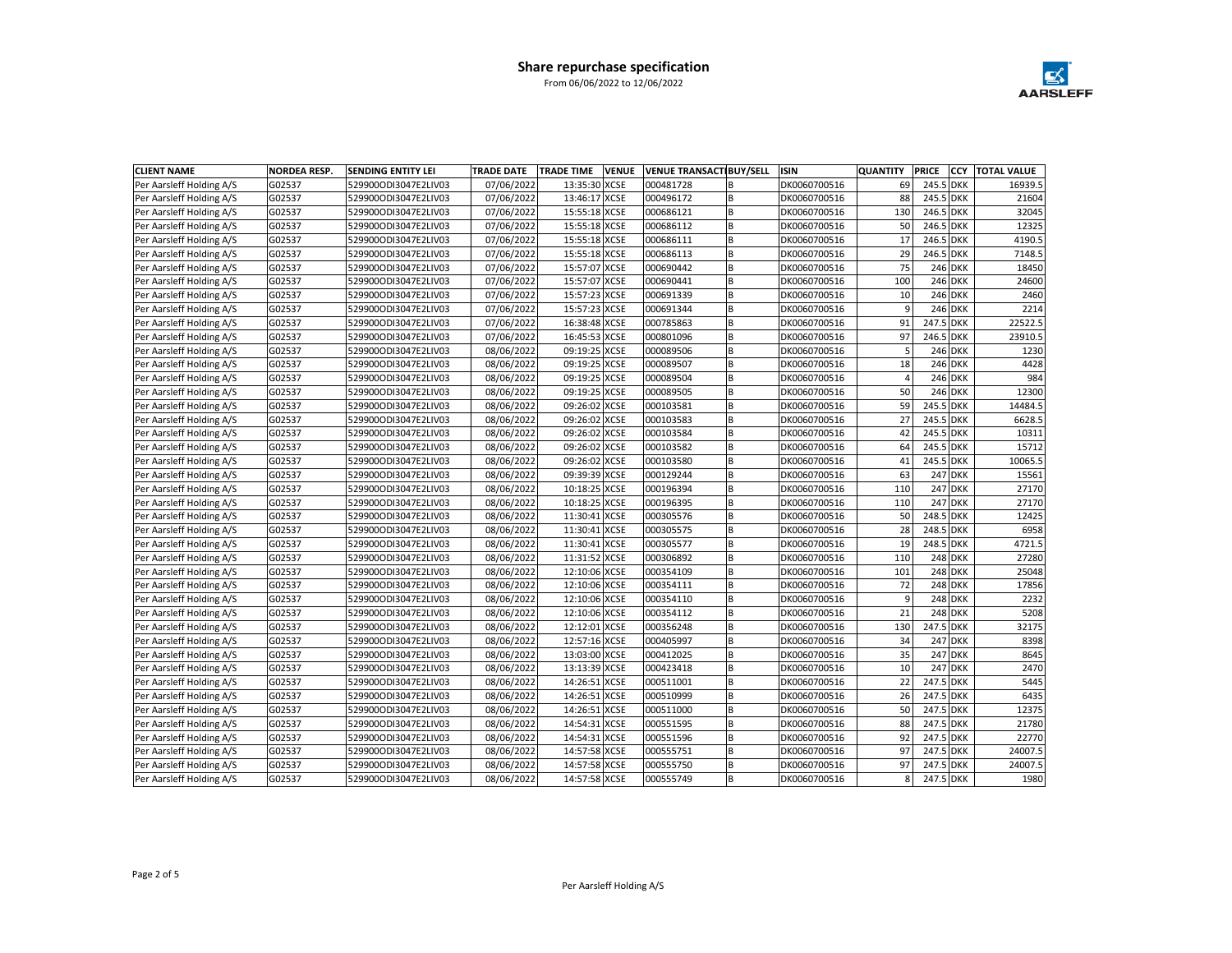

| <b>CLIENT NAME</b>       | <b>NORDEA RESP.</b> | <b>SENDING ENTITY LEI</b> | <b>TRADE DATE</b> | <b>TRADE TIME</b><br><b>VENUE</b> | <b>VENUE TRANSACTIBUY/SELL</b> |                | <b>ISIN</b>  | <b>QUANTITY</b> | PRICE     | <b>CCY</b>     | <b>TOTAL VALUE</b> |
|--------------------------|---------------------|---------------------------|-------------------|-----------------------------------|--------------------------------|----------------|--------------|-----------------|-----------|----------------|--------------------|
| Per Aarsleff Holding A/S | G02537              | 529900ODI3047E2LIV03      | 08/06/2022        | 14:57:58 XCSE                     | 000555755                      | B              | DK0060700516 | 31              |           | <b>247 DKK</b> | 7657               |
| Per Aarsleff Holding A/S | G02537              | 529900ODI3047E2LIV03      | 08/06/2022        | 14:57:58 XCSE                     | 000555756                      | lв             | DK0060700516 | 84              |           | <b>247 DKK</b> | 20748              |
| Per Aarsleff Holding A/S | G02537              | 529900ODI3047E2LIV03      | 08/06/2022        | 14:57:58 XCSE                     | 000555753                      | B              | DK0060700516 | 92              | 247.5 DKK |                | 22770              |
| Per Aarsleff Holding A/S | G02537              | 529900ODI3047E2LIV03      | 08/06/2022        | 15:24:54 XCSE                     | 000588492                      | lв             | DK0060700516 |                 | 246.5 DKK |                | 986                |
| Per Aarsleff Holding A/S | G02537              | 529900ODI3047E2LIV03      | 08/06/2022        | 15:24:54 XCSE                     | 000588491                      | lв             | DK0060700516 |                 | 246.5 DKK |                | 246.5              |
| Per Aarsleff Holding A/S | G02537              | 529900ODI3047E2LIV03      | 08/06/2022        | 15:24:54 XCSE                     | 000588488                      | lв             | DK0060700516 | 92              |           | <b>247 DKK</b> | 22724              |
| Per Aarsleff Holding A/S | G02537              | 529900ODI3047E2LIV03      | 08/06/2022        | 15:24:54 XCSE                     | 000588487                      | lв             | DK0060700516 | 120             |           | 247 DKK        | 29640              |
| Per Aarsleff Holding A/S | G02537              | 529900ODI3047E2LIV03      | 08/06/2022        | 15:24:55 XCSE                     | 000588497                      | B              | DK0060700516 | 69              | 246.5 DKK |                | 17008.5            |
| Per Aarsleff Holding A/S | G02537              | 529900ODI3047E2LIV03      | 08/06/2022        | 15:24:55 XCSE                     | 000588496                      | lв             | DK0060700516 | 86              | 246.5 DKK |                | 21199              |
| Per Aarsleff Holding A/S | G02537              | 529900ODI3047E2LIV03      | 08/06/2022        | 15:24:55 XCSE                     | 000588498                      | $\overline{B}$ | DK0060700516 | 91              | 246.5 DKK |                | 22431.5            |
| Per Aarsleff Holding A/S | G02537              | 529900ODI3047E2LIV03      | 08/06/2022        | 16:05:40 XCSE                     | 000672045                      | B              | DK0060700516 | 130             | 246.5 DKK |                | 32045              |
| Per Aarsleff Holding A/S | G02537              | 529900ODI3047E2LIV03      | 08/06/2022        | 16:12:18 XCSE                     | 000685925                      | lв             | DK0060700516 | 91              |           | 246 DKK        | 22386              |
| Per Aarsleff Holding A/S | G02537              | 529900ODI3047E2LIV03      | 08/06/2022        | 16:12:18 XCSE                     | 000685922                      | lв             | DK0060700516 | 120             |           | 246 DKK        | 29520              |
| Per Aarsleff Holding A/S | G02537              | 529900ODI3047E2LIV03      | 08/06/2022        | 16:12:18 XCSE                     | 000685923                      | B              | DK0060700516 | 92              |           | 246 DKK        | 22632              |
| Per Aarsleff Holding A/S | G02537              | 529900ODI3047E2LIV03      | 08/06/2022        | 16:12:18 XCSE                     | 000685924                      | lв             | DK0060700516 | 6               |           | 246 DKK        | 1476               |
| Per Aarsleff Holding A/S | G02537              | 529900ODI3047E2LIV03      | 08/06/2022        | 16:12:18 XCSE                     | 000685926                      | lв             | DK0060700516 | 95              |           | <b>246 DKK</b> | 23370              |
| Per Aarsleff Holding A/S | G02537              | 529900ODI3047E2LIV03      | 08/06/2022        | 16:26:50 XCSE                     | 000713828                      | B              | DK0060700516 | 130             | 245.5 DKK |                | 31915              |
| Per Aarsleff Holding A/S | G02537              | 529900ODI3047E2LIV03      | 08/06/2022        | 16:43:44 XCSE                     | 000745504                      | lв             | DK0060700516 | 31              |           | <b>245 DKK</b> | 7595               |
| Per Aarsleff Holding A/S | G02537              | 529900ODI3047E2LIV03      | 08/06/2022        | 16:43:44 XCSE                     | 000745501                      | lв             | DK0060700516 | $\overline{4}$  |           | 245 DKK        | 980                |
| Per Aarsleff Holding A/S | G02537              | 529900ODI3047E2LIV03      | 08/06/2022        | 16:43:44 XCSE                     | 000745503                      | lв             | DK0060700516 | 35              |           | 245 DKK        | 8575               |
| Per Aarsleff Holding A/S | G02537              | 529900ODI3047E2LIV03      | 08/06/2022        | 16:43:44 XCSE                     | 000745502                      | B              | DK0060700516 | 50              |           | 245 DKK        | 12250              |
| Per Aarsleff Holding A/S | G02537              | 529900ODI3047E2LIV03      | 09/06/2022        | 09:29:02 XCSE                     | 000095587                      | lв             | DK0060700516 | 98              | 243.5 DKK |                | 23863              |
| Per Aarsleff Holding A/S | G02537              | 529900ODI3047E2LIV03      | 09/06/2022        | 09:29:02 XCSE                     | 000095591                      | lв             | DK0060700516 | 78              | 243.5 DKK |                | 18993              |
| Per Aarsleff Holding A/S | G02537              | 529900ODI3047E2LIV03      | 09/06/2022        | 09:29:02 XCSE                     | 000095588                      | B              | DK0060700516 |                 | 243.5 DKK |                | 487                |
| Per Aarsleff Holding A/S | G02537              | 529900ODI3047E2LIV03      | 09/06/2022        | 09:29:02 XCSE                     | 000095590                      | lв             | DK0060700516 | 77              | 243.5 DKK |                | 18749.5            |
| Per Aarsleff Holding A/S | G02537              | 529900ODI3047E2LIV03      | 09/06/2022        | 09:29:02 XCSE                     | 000095589                      | lв             | DK0060700516 | 64              | 243.5 DKK |                | 15584              |
| Per Aarsleff Holding A/S | G02537              | 529900ODI3047E2LIV03      | 09/06/2022        | 10:16:01 XCSE                     | 000182655                      | B              | DK0060700516 | 68              |           | 242 DKK        | 16456              |
| Per Aarsleff Holding A/S | G02537              | 529900ODI3047E2LIV03      | 09/06/2022        | 10:16:01 XCSE                     | 000182659                      | lв             | DK0060700516 | 24              |           | 242 DKK        | 5808               |
| Per Aarsleff Holding A/S | G02537              | 529900ODI3047E2LIV03      | 09/06/2022        | 10:16:01 XCSE                     | 000182657                      | B              | DK0060700516 | 13              |           | 242 DKK        | 3146               |
| Per Aarsleff Holding A/S | G02537              | 529900ODI3047E2LIV03      | 09/06/2022        | 10:16:01 XCSE                     | 000182662                      | lв             | DK0060700516 | 90              |           | 242 DKK        | 21780              |
| Per Aarsleff Holding A/S | G02537              | 529900ODI3047E2LIV03      | 09/06/2022        | 10:16:01 XCSE                     | 000182658                      | l B            | DK0060700516 | 99              |           | 242 DKK        | 23958              |
| Per Aarsleff Holding A/S | G02537              | 529900ODI3047E2LIV03      | 09/06/2022        | 10:16:01 XCSE                     | 000182663                      | lв             | DK0060700516 | 130             |           | 242 DKK        | 31460              |
| Per Aarsleff Holding A/S | G02537              | 529900ODI3047E2LIV03      | 09/06/2022        | 10:16:01 XCSE                     | 000182660                      | lв             | DK0060700516 | 90              |           | 242 DKK        | 21780              |
| Per Aarsleff Holding A/S | G02537              | 529900ODI3047E2LIV03      | 09/06/2022        | 10:16:01 XCSE                     | 000182656                      | lв             | DK0060700516 | 14              |           | 242 DKK        | 3388               |
| Per Aarsleff Holding A/S | G02537              | 529900ODI3047E2LIV03      | 09/06/2022        | 11:43:49 XCSE                     | 000306031                      | B              | DK0060700516 | 72              |           | 242 DKK        | 17424              |
| Per Aarsleff Holding A/S | G02537              | 529900ODI3047E2LIV03      | 09/06/2022        | 11:44:49 XCSE                     | 000307199                      | lв             | DK0060700516 | 58              |           | <b>242 DKK</b> | 14036              |
| Per Aarsleff Holding A/S | G02537              | 529900ODI3047E2LIV03      | 09/06/2022        | 11:44:50 XCSE                     | 000307238                      | lв             | DK0060700516 | 130             |           | 242 DKK        | 31460              |
| Per Aarsleff Holding A/S | G02537              | 529900ODI3047E2LIV03      | 09/06/2022        | 11:44:50 XCSE                     | 000307240                      | B              | DK0060700516 | 91              |           | 242 DKK        | 22022              |
| Per Aarsleff Holding A/S | G02537              | 529900ODI3047E2LIV03      | 09/06/2022        | 11:44:50 XCSE                     | 000307237                      | $\overline{B}$ | DK0060700516 | 110             |           | 242 DKK        | 26620              |
| Per Aarsleff Holding A/S | G02537              | 529900ODI3047E2LIV03      | 09/06/2022        | 11:51:30 XCSE                     | 000315344                      | lв             | DK0060700516 | 110             |           | 241 DKK        | 26510              |
| Per Aarsleff Holding A/S | G02537              | 529900ODI3047E2LIV03      | 09/06/2022        | 11:51:30 XCSE                     | 000315335                      | B              | DK0060700516 | 140             | 241.5 DKK |                | 33810              |
| Per Aarsleff Holding A/S | G02537              | 529900ODI3047E2LIV03      | 09/06/2022        | 13:05:19 XCSE                     | 000399050                      | B              | DK0060700516 | 84              |           | 242 DKK        | 20328              |
| Per Aarsleff Holding A/S | G02537              | 529900ODI3047E2LIV03      | 09/06/2022        | 13:58:14 XCSE                     | 000478637                      | lв             | DK0060700516 | 26              |           | 242 DKK        | 6292               |
| Per Aarsleff Holding A/S | G02537              | 529900ODI3047E2LIV03      | 09/06/2022        | 13:58:14 XCSE                     | 000478643                      | lв             | DK0060700516 | 99              | 241.5 DKK |                | 23908.5            |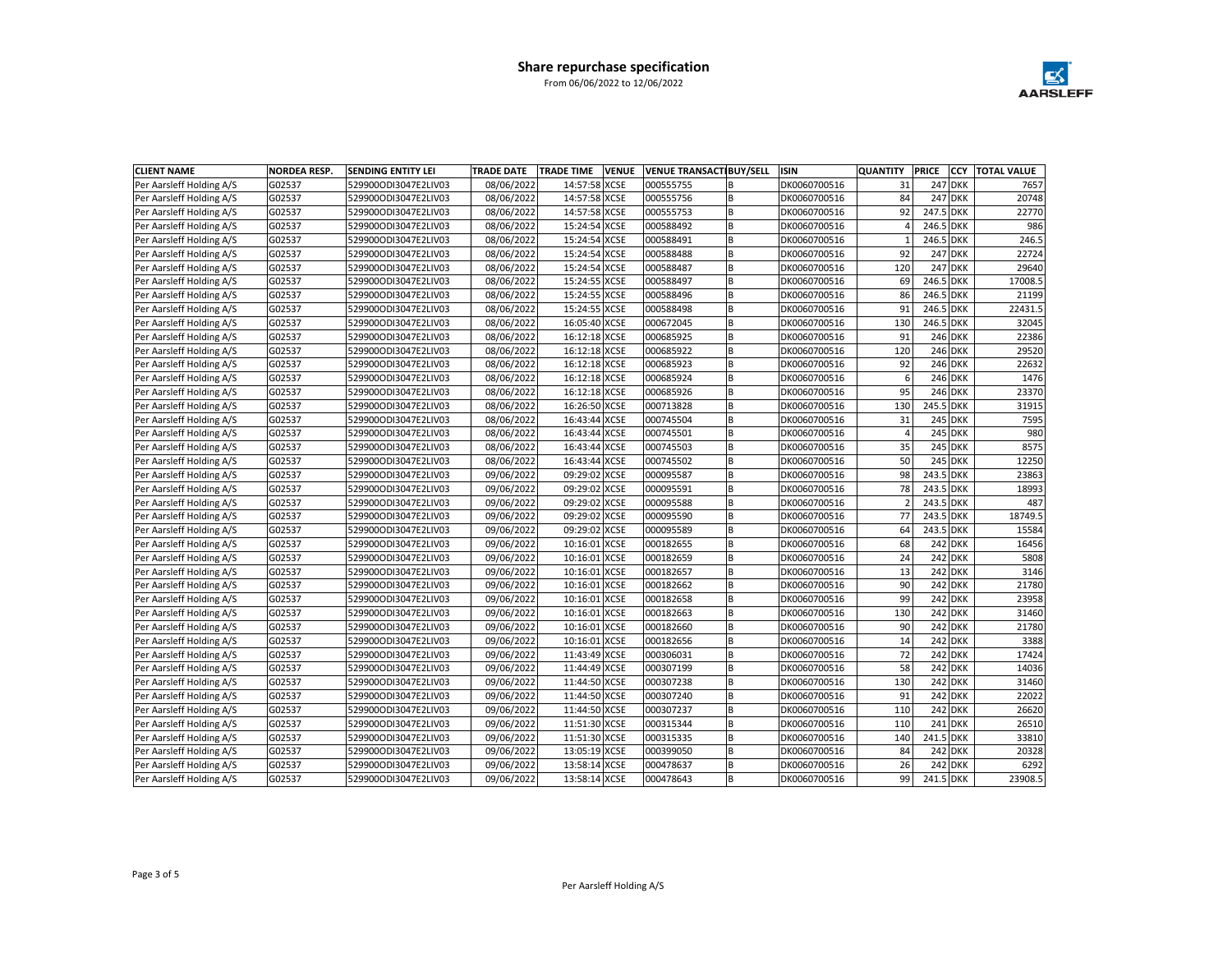

| <b>CLIENT NAME</b>       | <b>NORDEA RESP.</b> | <b>SENDING ENTITY LEI</b> | <b>TRADE DATE</b> | <b>TRADE TIME</b><br><b>VENUE</b> | <b>VENUE TRANSACTIBUY/SELL</b> |                | <b>ISIN</b>  | <b>QUANTITY</b> | PRICE     | <b>CCY</b>     | <b>TOTAL VALUE</b> |
|--------------------------|---------------------|---------------------------|-------------------|-----------------------------------|--------------------------------|----------------|--------------|-----------------|-----------|----------------|--------------------|
| Per Aarsleff Holding A/S | G02537              | 529900ODI3047E2LIV03      | 09/06/2022        | 13:58:14 XCSE                     | 000478642                      | B              | DK0060700516 | 79              | 241.5 DKK |                | 19078.5            |
| Per Aarsleff Holding A/S | G02537              | 529900ODI3047E2LIV03      | 09/06/2022        | 13:58:14 XCSE                     | 000478638                      | lв             | DK0060700516 | 71              |           | <b>242 DKK</b> | 17182              |
| Per Aarsleff Holding A/S | G02537              | 529900ODI3047E2LIV03      | 09/06/2022        | 13:58:14 XCSE                     | 000478644                      | B              | DK0060700516 | 110             | 241.5 DKK |                | 26565              |
| Per Aarsleff Holding A/S | G02537              | 529900ODI3047E2LIV03      | 09/06/2022        | 13:58:14 XCSE                     | 000478645                      | lв             | DK0060700516 | 93              | 241.5 DKK |                | 22459.5            |
| Per Aarsleff Holding A/S | G02537              | 529900ODI3047E2LIV03      | 09/06/2022        | 14:36:14 XCSE                     | 000537726                      | lв             | DK0060700516 | 130             |           | 241 DKK        | 31330              |
| Per Aarsleff Holding A/S | G02537              | 529900ODI3047E2LIV03      | 09/06/2022        | 14:36:14 XCSE                     | 000537723                      | lв             | DK0060700516 | 94              |           | 241 DKK        | 22654              |
| Per Aarsleff Holding A/S | G02537              | 529900ODI3047E2LIV03      | 09/06/2022        | 14:36:14 XCSE                     | 000537722                      | lв             | DK0060700516 | 96              |           | 241 DKK        | 23136              |
| Per Aarsleff Holding A/S | G02537              | 529900ODI3047E2LIV03      | 09/06/2022        | 15:36:17 XCSE                     | 000651809                      | lв             | DK0060700516 | 91              |           | <b>240 DKK</b> | 21840              |
| Per Aarsleff Holding A/S | G02537              | 529900ODI3047E2LIV03      | 09/06/2022        | 15:36:17 XCSE                     | 000651807                      | lв             | DK0060700516 | 47              |           | <b>240 DKK</b> | 11280              |
| Per Aarsleff Holding A/S | G02537              | 529900ODI3047E2LIV03      | 09/06/2022        | 15:36:17 XCSE                     | 000651802                      | $\overline{B}$ | DK0060700516 | 92              |           | <b>240 DKK</b> | 22080              |
| Per Aarsleff Holding A/S | G02537              | 529900ODI3047E2LIV03      | 09/06/2022        | 15:36:17 XCSE                     | 000651806                      | lв             | DK0060700516 | 36              |           | <b>240 DKK</b> | 8640               |
| Per Aarsleff Holding A/S | G02537              | 529900ODI3047E2LIV03      | 09/06/2022        | 15:36:17 XCSE                     | 000651804                      | lв             | DK0060700516 | 39              |           | <b>240 DKK</b> | 9360               |
| Per Aarsleff Holding A/S | G02537              | 529900ODI3047E2LIV03      | 09/06/2022        | 15:36:17 XCSE                     | 000651805                      | lв             | DK0060700516 | 59              |           | 240 DKK        | 14160              |
| Per Aarsleff Holding A/S | G02537              | 529900ODI3047E2LIV03      | 09/06/2022        | 16:34:27 XCSE                     | 000775968                      | B              | DK0060700516 | 50              |           | <b>240 DKK</b> | 12000              |
| Per Aarsleff Holding A/S | G02537              | 529900ODI3047E2LIV03      | 09/06/2022        | 16:34:27 XCSE                     | 000775967                      | lв             | DK0060700516 | 40              |           | <b>240 DKK</b> | 9600               |
| Per Aarsleff Holding A/S | G02537              | 529900ODI3047E2LIV03      | 09/06/2022        | 16:34:27 XCSE                     | 000775969                      | lв             | DK0060700516 | $\Delta$        |           | <b>240 DKK</b> | 960                |
| Per Aarsleff Holding A/S | G02537              | 529900ODI3047E2LIV03      | 10/06/2022        | 09:05:30 XCSE                     | 000042671                      | B              | DK0060700516 | 66              |           | <b>237 DKK</b> | 15642              |
| Per Aarsleff Holding A/S | G02537              | 529900ODI3047E2LIV03      | 10/06/2022        | 09:07:42 XCSE                     | 000048567                      | lв             | DK0060700516 | 34              |           | <b>237 DKK</b> | 8058               |
| Per Aarsleff Holding A/S | G02537              | 529900ODI3047E2LIV03      | 10/06/2022        | 09:10:39 XCSE                     | 000057638                      | lв             | DK0060700516 | 48              |           | 237 DKK        | 11376              |
| Per Aarsleff Holding A/S | G02537              | 529900ODI3047E2LIV03      | 10/06/2022        | 09:21:19 XCSE                     | 000083222                      | lв             | DK0060700516 |                 | 235.5 DKK |                | 235.5              |
| Per Aarsleff Holding A/S | G02537              | 529900ODI3047E2LIV03      | 10/06/2022        | 09:21:19 XCSE                     | 000083223                      | B              | DK0060700516 | 52              | 235.5 DKK |                | 12246              |
| Per Aarsleff Holding A/S | G02537              | 529900ODI3047E2LIV03      | 10/06/2022        | 09:21:19 XCSE                     | 000083225                      | lв             | DK0060700516 | 47              | 235.5 DKK |                | 11068.5            |
| Per Aarsleff Holding A/S | G02537              | 529900ODI3047E2LIV03      | 10/06/2022        | 09:21:19 XCSE                     | 000083224                      | lв             | DK0060700516 | 28              | 235.5 DKK |                | 6594               |
| Per Aarsleff Holding A/S | G02537              | 529900ODI3047E2LIV03      | 10/06/2022        | 09:21:19 XCSE                     | 000083226                      | B              | DK0060700516 | 12              | 235.5 DKK |                | 2826               |
| Per Aarsleff Holding A/S | G02537              | 529900ODI3047E2LIV03      | 10/06/2022        | 09:29:54 XCSE                     | 000104912                      | lв             | DK0060700516 | 85              |           | <b>234 DKK</b> | 19890              |
| Per Aarsleff Holding A/S | G02537              | 529900ODI3047E2LIV03      | 10/06/2022        | 09:46:19 XCSE                     | 000136292                      | lв             | DK0060700516 | 86              | 234.5 DKK |                | 20167              |
| Per Aarsleff Holding A/S | G02537              | 529900ODI3047E2LIV03      | 10/06/2022        | 09:46:19 XCSE                     | 000136291                      | B              | DK0060700516 | 170             | 234.5 DKK |                | 39865              |
| Per Aarsleff Holding A/S | G02537              | 529900ODI3047E2LIV03      | 10/06/2022        | 10:00:00 XCSE                     | 000161476                      | lв             | DK0060700516 | 37              |           | 233 DKK        | 8621               |
| Per Aarsleff Holding A/S | G02537              | 529900ODI3047E2LIV03      | 10/06/2022        | 10:00:00 XCSE                     | 000161475                      | B              | DK0060700516 | 53              |           | 233 DKK        | 12349              |
| Per Aarsleff Holding A/S | G02537              | 529900ODI3047E2LIV03      | 10/06/2022        | 10:13:34 XCSE                     | 000186197                      | lв             | DK0060700516 | $\Delta$        |           | 233 DKK        | 932                |
| Per Aarsleff Holding A/S | G02537              | 529900ODI3047E2LIV03      | 10/06/2022        | 10:13:34 XCSE                     | 000186200                      | l B            | DK0060700516 | 110             |           | 233 DKK        | 25630              |
| Per Aarsleff Holding A/S | G02537              | 529900ODI3047E2LIV03      | 10/06/2022        | 10:13:34 XCSE                     | 000186199                      | lв             | DK0060700516 | 16              |           | 233 DKK        | 3728               |
| Per Aarsleff Holding A/S | G02537              | 529900ODI3047E2LIV03      | 10/06/2022        | 10:35:08 XCSE                     | 000217749                      | lв             | DK0060700516 | 64              | 232.5 DKK |                | 14880              |
| Per Aarsleff Holding A/S | G02537              | 529900ODI3047E2LIV03      | 10/06/2022        | 11:40:59 XCSE                     | 000307789                      | lв             | DK0060700516 | 130             | 233.5 DKK |                | 30355              |
| Per Aarsleff Holding A/S | G02537              | 529900ODI3047E2LIV03      | 10/06/2022        | 12:36:21 XCSE                     | 000377778                      | B              | DK0060700516 | 97              | 233.5 DKK |                | 22649.5            |
| Per Aarsleff Holding A/S | G02537              | 529900ODI3047E2LIV03      | 10/06/2022        | 12:36:21 XCSE                     | 000377780                      | B              | DK0060700516 | 120             | 233.5 DKK |                | 28020              |
| Per Aarsleff Holding A/S | G02537              | 529900ODI3047E2LIV03      | 10/06/2022        | 12:54:31 XCSE                     | 000398089                      | lв             | DK0060700516 | 19              |           | <b>233 DKK</b> | 4427               |
| Per Aarsleff Holding A/S | G02537              | 529900ODI3047E2LIV03      | 10/06/2022        | 12:54:31 XCSE                     | 000398090                      | lв             | DK0060700516 | 12              |           | 233 DKK        | 2796               |
| Per Aarsleff Holding A/S | G02537              | 529900ODI3047E2LIV03      | 10/06/2022        | 12:54:31 XCSE                     | 000398091                      | $\overline{B}$ | DK0060700516 | 59              |           | 233 DKK        | 13747              |
| Per Aarsleff Holding A/S | G02537              | 529900ODI3047E2LIV03      | 10/06/2022        | 13:58:38 XCSE                     | 000468813                      | lв             | DK0060700516 | 73              |           | 233 DKK        | 17009              |
| Per Aarsleff Holding A/S | G02537              | 529900ODI3047E2LIV03      | 10/06/2022        | 13:58:38 XCSE                     | 000468815                      | B              | DK0060700516 | 110             |           | 233 DKK        | 25630              |
| Per Aarsleff Holding A/S | G02537              | 529900ODI3047E2LIV03      | 10/06/2022        | 14:30:06 XCSE                     | 000509155                      | B              | DK0060700516 | 56              | 234.5 DKK |                | 13132              |
| Per Aarsleff Holding A/S | G02537              | 529900ODI3047E2LIV03      | 10/06/2022        | 14:30:06 XCSE                     | 000509152                      | lв             | DK0060700516 | 130             | 234.5 DKK |                | 30485              |
| Per Aarsleff Holding A/S | G02537              | 529900ODI3047E2LIV03      | 10/06/2022        | 14:30:06 XCSE                     | 000509156                      | lв             | DK0060700516 | 21              | 234.5 DKK |                | 4924.5             |